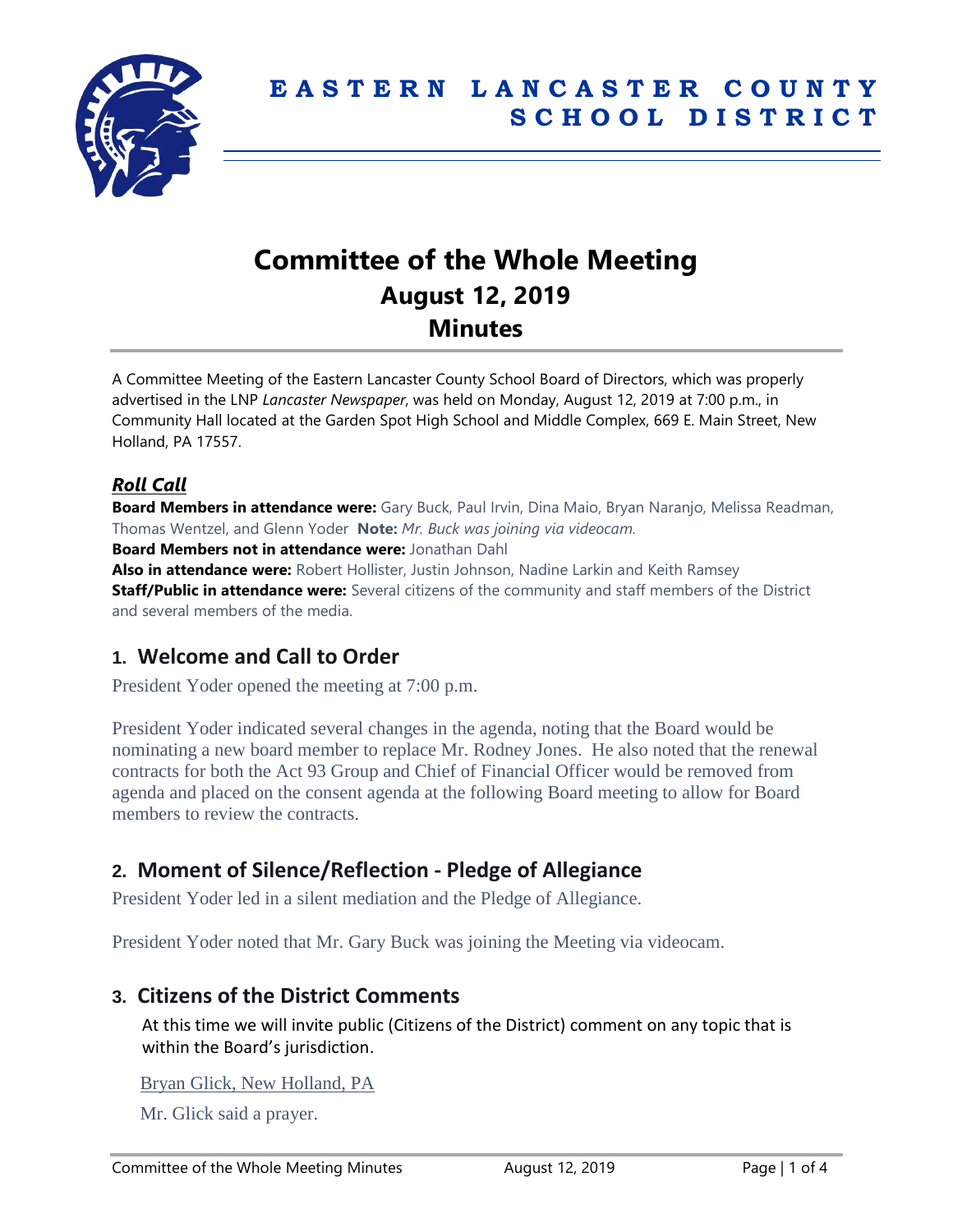Dave Horst, East Earl, PA

Mr. Horst presented his concerns, thoughts, and opinions on the current transgender issue.

Lisa Garrett, East Earl, PA

Mrs. Garret thanked Mr. Rodney Jones for all his service on the Board. She also presented her concerns, thoughts, and opinions on the School Board's decision to retain the services of the Independence Law Center.

# **4. Approve Personnel Report**

Mrs. Heather Schrantz, Principal of Blue Ball Elementary introduced Brandon Goebel as the new incoming 4<sup>th</sup> grade teacher at Blue Ball Elementary School.

Mr. Jeffrey Starr, Principal of New Holland Elementary introduced Ryan Slawson as the new incoming 6<sup>th</sup> grade teacher at New Holland Elementary School.

Mr. Matthew Sanger, Principal of Garden Secondary Campus introduced Jennifer Zoll as the new incoming Science Teacher for the Secondary Campus.

Mr. Wentzel made a motion to approve the personnel report. It was seconded by Mr. Irvin. **The motion was approved. (7-0; 1 absent)**

# **5. Approve Board seat candidate to replace the seat vacated by Mr. Jones on August 1, 2019**

Mr. Wentzel reported out on the proceedings from the Board interviews that occurred on Monday, August  $5<sup>th</sup>$ . He indicated that the Interview Committee was recommending that the Board nominate Jacqueline Geyer to replace Mr. Rodney Jones's vacant Board seat.

Board President, Mr. Yoder, next asked for nominations for the office of Vice-President left vacant due to Mr. Rodney Jones' resignation. Mr. Buck nominated Mr. Naranjo. Mr. Irvin nominated Mrs. Dina Maio. Mr. Bryan Naranjo nominated Mr Gary Buck. There were no other nominations for the office of Vice-President. A roll call vote was taken, and **Mrs. Dina Maio was approved to be elected as Vice-President of the Eastern Lancaster County School Board. (5-Mrs. Dina Maio; 1-Mr. Bryan Naranjo; 1-Mr. Gary Buck; 1 absent)**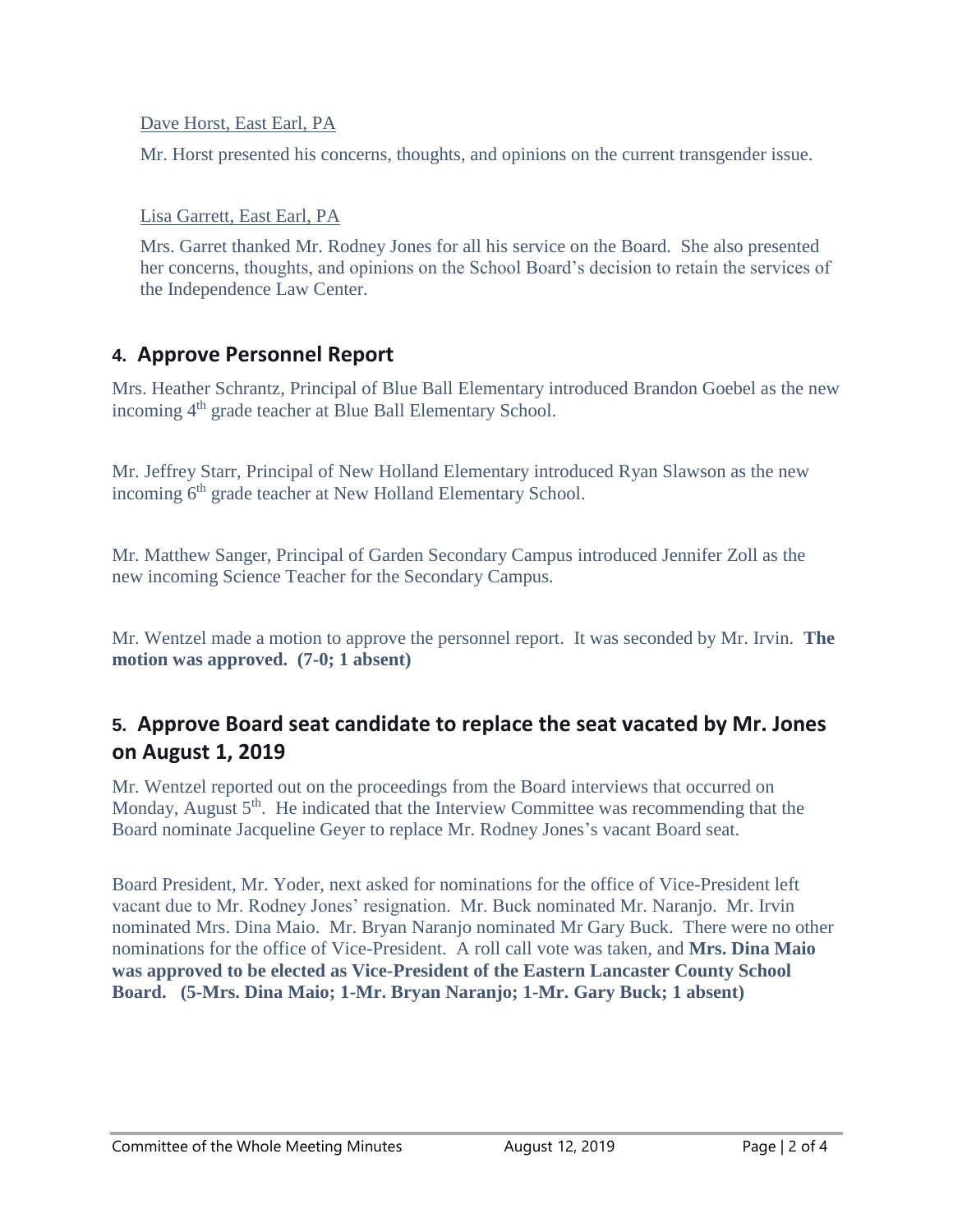## **6. Property and Services**

#### **a. Action Item: Approval of the Tennis Court Project**

This is only to approve the design and bidding of the project. The Board will have final approval to award bids and authorize the project after bids are received.

Mr. Ramsey requested the Board to approve the design and bidding of the Tennis Court Project. He noted that based on the Board's discussion at the previous Board meeting, the District would be moving forward with Option 3 of the several options presented which would move the tennis courts to the Blue Ball Elementary site. Mr. Ramsey also noted the timeline of the project would be a construction start in June 2020 with completion in November 2020.

#### **b. Action Item - Authorize the Chief of Finance and Operations to sign the Non Public Transportation Contracts for 2019-20**

The cost per student will increase by 1.9% based on the cost index. The total cost may vary depending on number of students transported.

Mr. Ramsey requested the Board to authorize him to sign the Non-Public Transportation Contracts. He indicated that the cost index was based on what is used for state reimbursement in 2019-2020 which had increased by 1.9%.

#### **c. Action Item - Approval of Bus Drivers (Public and Nonpublic) and Bus Assistants for the 2019- 20 School Year**

#### The list will be provided at the August 19th Board Meeting

Mr. Ramsey requested the Board to approve the list of Bus Drivers (Public and Nonpublic) and Bus Assistants for the 2019-2020 School Year. He noted that the updated and current list would be provided at the upcoming Board meeting.

#### **d. Action Item: HVAC Project for the Garden Spot Auditorium**

Mr. Ramsey requested the Board to approval for the HVAC Project for the Garden Spot Auditorium. Mr. Ramsey informed the Board that of the 4 units for the Auditorium, 2 unit no longer worked. He also indicated that this project had been discussed previously as part of the locker room renovation and the total cost for the project was \$200,000, the estimate that was projected in the feasibility study.

## **7. Program**

#### **a. Action Item: Approval of Affidavits of Guardianship**

Dr. Larkin requested the Board to approve an Affidavits of Guardianship.